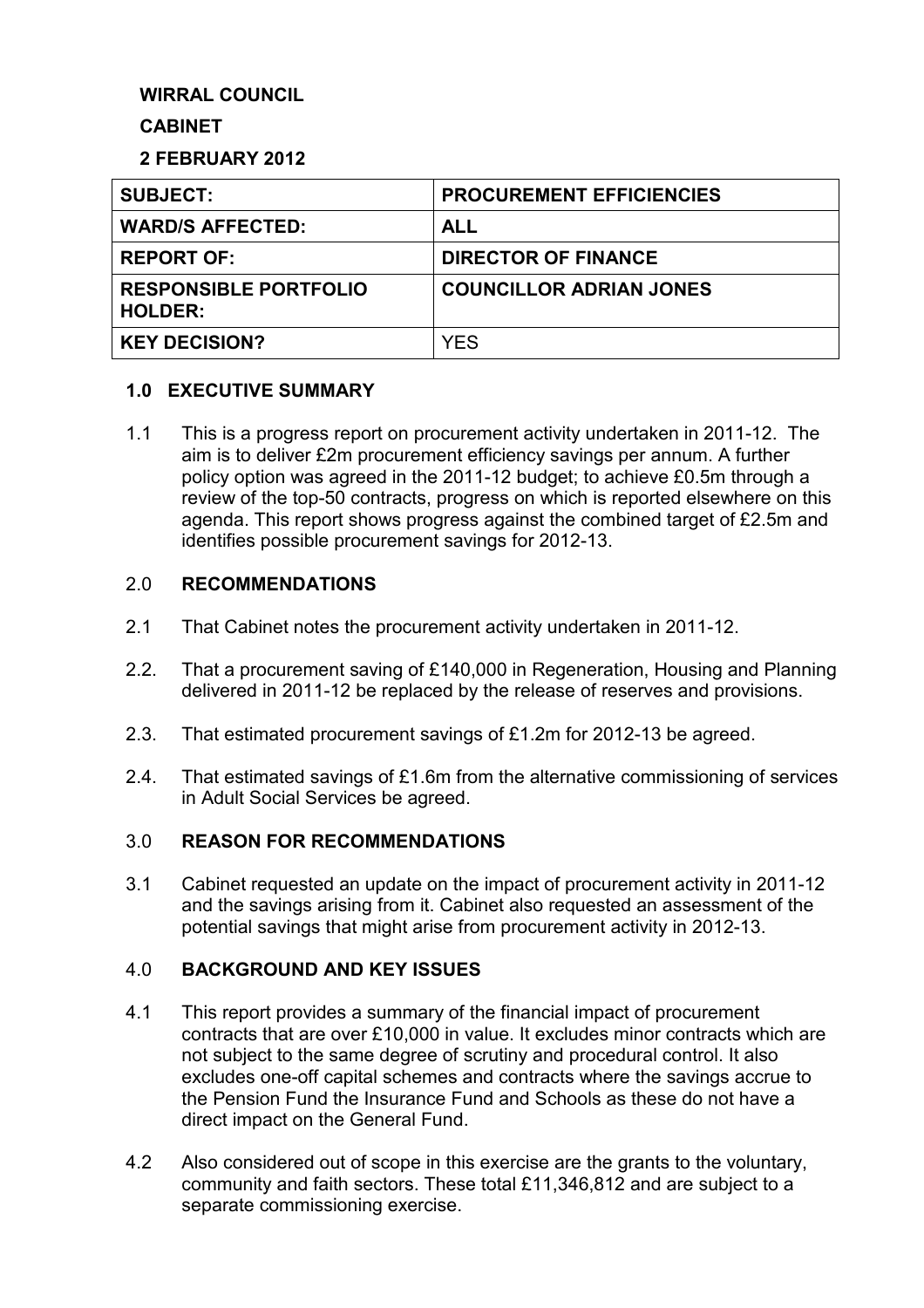- 4.3 The approach to procurement has matured over recent years and with the revision of the Corporate Procurement Strategy agreed by Cabinet on 2 June 2011 a more robust system is now in place. All purchases over £10,000 should now be supported by the Procurement Unit. The revised Contract Procedure Rules have strengthened the governance arrangements as they relate to procurement. However there are still improvements that can be made and opportunities will be identified as part of the change programme. There maybe potential for savings from aggregating the many smaller purchases and managing these centrally by the Procurement Unit. However there is insufficient capacity in the Unit to accommodate this function at this time, without additional investment.
- 4.4 It is also believed that there maybe scope to exploit new ways of tendering such as including 'affordability' and 'innovation' clauses in all new tenders to maximise cost reductions. This will require more sophisticated market and supply chain management practices which could be incorporated into the Procurement Unit. Consideration will be given to moving to a category management structure with greater specialisms in the Procurement Unit.
- 4.5 The information provided in this report, shows the procurement outcomes achieved in 2011-12. It also shows where the Procurement Unit has identified savings potential for 2012-13. As a general rule the proposal is to set a target of an average 5% reduction in contracts that are due to be tendered in 2012- 13. This has been the average reduction in contract value achieved by the Procurement Unit since its inception. In some cases where there is compelling evidence through a more detailed understanding of the market this target may be more or less than 5%.
- 4.6 The total value of procurement savings reported in this paper for 2011-12 is estimated at £12,522,223. This is broken down in the Appendix by Department and contract type.
- 4.7 £10m of this relates to the market management projects within Adult Social Services which involved the reduction in fees for residential and nursing home care, respite care and personal support. These were also connected to the reprovision of a range of in-house services including respite, re-ablement support and supported living.
- 4.8 Discounting the previously agreed policy options in 2011-12 this shows the total value of procurement outcomes to be £2.5m. The amount attributable to the review of Top-50 contracts is £422,400, as reported elsewhere on this agenda. The Departmental summary is as follows:-

|                              | <b>Total Efficiency</b><br>2011-12 | <b>Efficiency Slip</b><br>to 2012-13 | Contracts<br>2012-13 |
|------------------------------|------------------------------------|--------------------------------------|----------------------|
|                              | £                                  | £                                    | £                    |
| <b>Adult Social Services</b> | 10,176,714                         | 150,000                              | 1,626,150            |
| Children & Young<br>People   | 221,734                            |                                      | 248,250              |
| <b>Technical Services</b>    | 199,746                            | 48,750                               | 745,226              |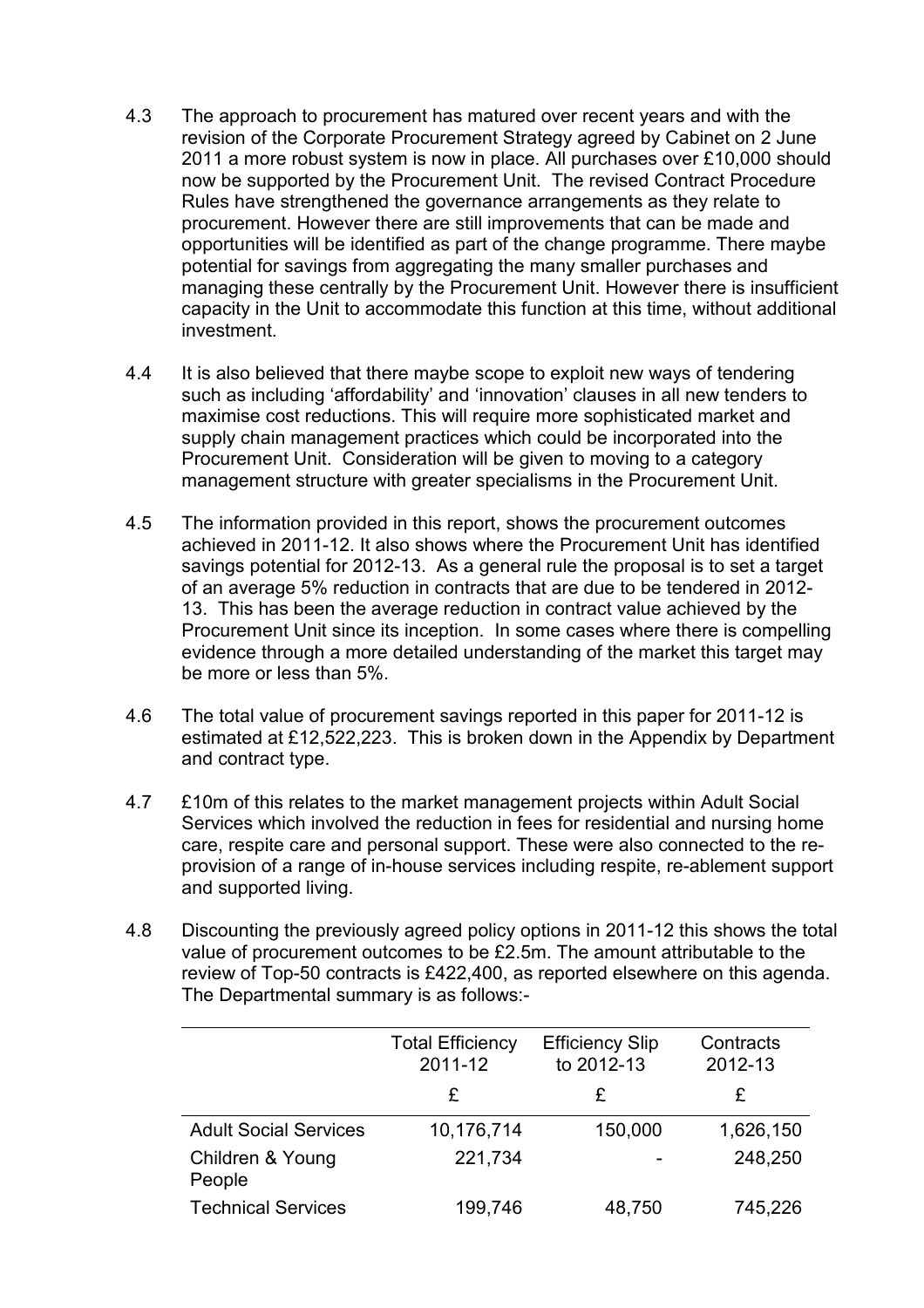| Finance                    | 78,664     | -         | 74,509    |
|----------------------------|------------|-----------|-----------|
| Law HR & AM                | 701,641    | 533,000   | 33,195    |
| RH&P                       | 252,400    | -         |           |
| <b>Corporate Contracts</b> | 891,324    | 422,591   | 115,409   |
| TOTAL                      | 12,522,223 | 1,154,341 | 2,842,739 |

- 4.9 Not all the procurement savings have been delivered in the current financial year. The total value of procurement savings that could have a financial impact in 2012-13 is £3,997,080. As £1,154,341 relates to procurement activity undertaken in 2011-12 this leaves an additional estimate for 2012-13 totalling £2,842,739. This may be supplemented by the findings of the PwC review.
- 4.10 The report shows that the combined efficiency targets for 2011-12 (£2m procurement efficiency, and £0.5m Top-50 Contract reviews) will be met. However they will not be fully implemented in 2011-12. £2.8m could be considered as the procurement efficiency target in 2012-13.
- 4.11 Cabinet on 8 December 2011 agreed that the £140,000 procurement saving on the Working Wirral project in 2011-12 should be reinvested in the project. The Director of Regeneration, Housing and Planning proposes to replace this budget saving by the release of a Regeneration, Housing and Planning reserve which will be included in a future report to the Cabinet.
- 4.12. The Director of Adult Social Services proposes to review how services are commissioned to deliver savings of £1.6m to replace the estimated procurement savings of £1.6m to be delivered from residential services and personal support.

### 5.0 **RELEVANT RISKS**

5.1 The options presented in this report follow the outcome of procurement and contract reviews in 2011-12. The contracts due for renewal in 2012-13 have not been subject to equality impact assessments at this stage.

# 6.0 **OTHER OPTIONS CONSIDERED**

6.1 No other options were considered in this report.

## 7.0 **CONSULTATION**

- 7.1 Consultation continues with all Departments and suppliers affected by these reviews. There is also ongoing consultation with other Councils in Merseyside to promote the adoption of collaborative contracts that increase the potential for savings through aggregation.
- 7.2 Some of the suggested procurement efficiency savings identified in this report may require consultation before they can be implemented.

# 8.0 **IMPLICATIONS FOR VOLUNTARY, COMMUNITY AND FAITH GROUPS**

8.1 There are no direct implications for voluntary, community and faith groups.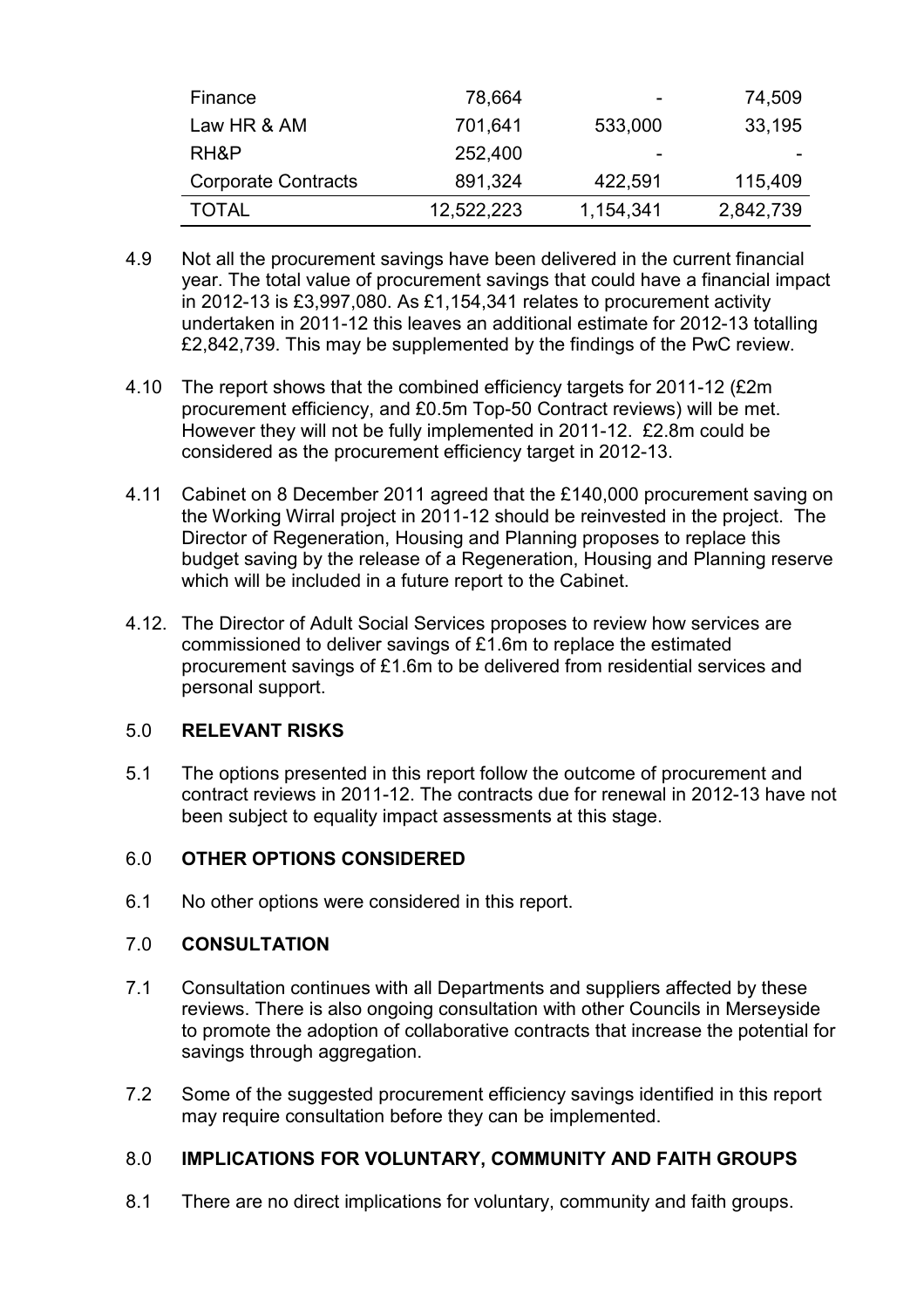# 9.0 **RESOURCE IMPLICATIONS: FINANCIAL; IT; STAFFING; AND ASSETS**

9.1 The savings target agreed by Council is £2.5m in 2011-12.

## 10.0 **LEGAL IMPLICATIONS**

10.1 All procurement activity and subsequent price negotiations are conducted in strict accordance with contract procedure rules and European procurement directives.

## 11.0 **EQUALITIES IMPLICATIONS**

11.1 An equalities impact assessment is considered for all contracts that are tendered or reviewed. Where the impacts are considered material a full Equality Impact Assessment will need to be undertaken and reported to Cabinet when the policy decision is being made.

## 12.0 **CARBON REDUCTION IMPLICATIONS**

12.1 All new contracts include a requirement for suppliers to consider their carbon impact and contribute to the delivery of the Council carbon reduction targets.

# 13.0 **PLANNING AND COMMUNITY SAFETY IMPLICATIONS**

13.1 There are none arising directly from this report

### FNCE/11/12

| <b>REPORT AUTHOR:</b> | <b>David Taylor-Smith</b><br><b>Deputy Director of Finance</b> |
|-----------------------|----------------------------------------------------------------|
|                       | telephone: (0151) 666 3491                                     |
|                       | email davidtaylor-smith@wirral.gov.uk                          |

### **APPENDICES**

### **REFERENCE MATERIAL**

Corporate Procurement Strategy, Cabinet 2 June 2011

# **SUBJECT HISTORY (last 3 years)**

| <b>Council Meeting</b>                           | <b>Date</b>       |
|--------------------------------------------------|-------------------|
| <b>Cabinet - Procurement Strategy</b>            | $13$ October 2011 |
| <b>Cabinet - Procurement Strategy</b>            | 2 June 2011       |
| <b>Cabinet - Review of Contract Efficiencies</b> | 9 December 2010   |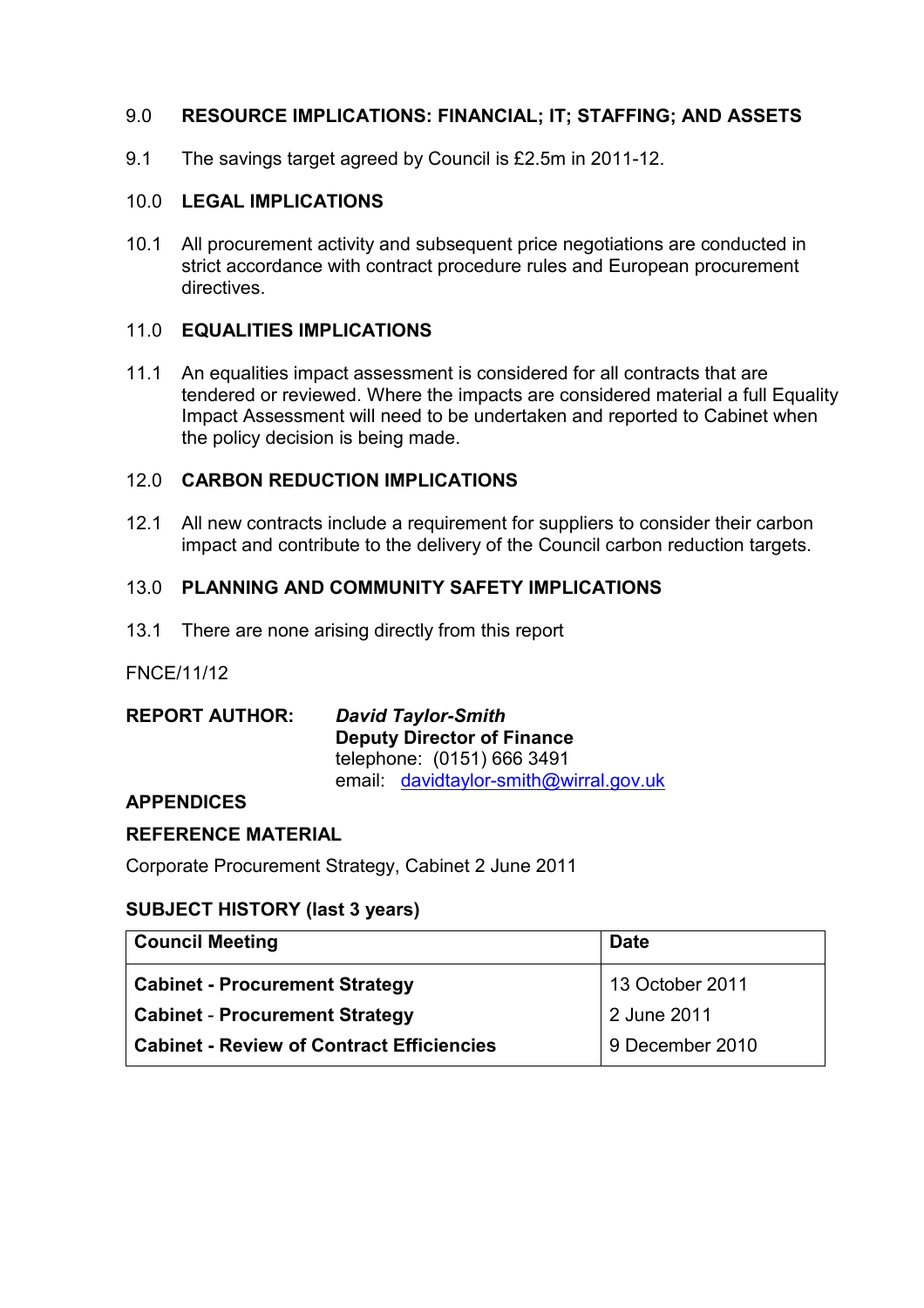# **Appendix 1 Procurement Outcomes**

| Contract                      | Cabinet          | <b>Total Procurement</b> | <b>Efficiency Slipped</b> | Potential          |
|-------------------------------|------------------|--------------------------|---------------------------|--------------------|
|                               | Reference        | Efficiency 2011-12       | Into                      | Procurement        |
|                               |                  |                          | 2012-13                   | Efficiency 2012-13 |
|                               |                  | £                        | £                         | £                  |
| <b>Adult Social Services</b>  |                  |                          |                           |                    |
| <b>Residential Services</b>   | 17 March 2011    | 4,462,000                |                           | 800,000            |
| <b>Personal Support</b>       | 17 March 2011    | 906,000                  |                           | 800,000            |
| <b>Respite Care</b>           | 17 March 2011    | 2,285,750                |                           |                    |
| <b>Re-ablement Support</b>    | 17 March 2011    | 762,314                  |                           |                    |
| <b>Supported Living</b>       | 17 March 2011    | 1,610,650                |                           |                    |
| <b>Assistive Technology</b>   | 1 September 2011 | 150,000                  | 150,000                   |                    |
| Meals on Wheels               | June 2013        |                          |                           | 26,150             |
| Sub-Total DASS                |                  | 10,176,714               | 150,.000                  | 1,626,150          |
| Children & Young People       |                  |                          |                           |                    |
| <b>Children's Advocacy</b>    | 9 December 2010  |                          |                           | 3,100              |
| <b>Integrated Transport</b>   | 9 December 2010  | 125,000                  |                           |                    |
| Frozen Foods                  | 13 January 2011  | 65,405                   |                           |                    |
| <b>Physical Activity</b>      | Delegated        | 14,029                   |                           |                    |
| Fruit & Vegetables            | 25 November 2010 | 17,300                   |                           |                    |
| <b>Schools Fire Alarms</b>    | April 2012       |                          |                           | 1,550              |
| Aiming Higher                 | 1 October 2011   |                          |                           |                    |
| <b>BME Family Support</b>     | April 2012       |                          |                           | 1,600              |
| Early Intervention            | April 2012       |                          |                           | 140,000            |
| <b>Children's Residential</b> | April 2012       |                          |                           | 100,000            |
| <b>Foster Chair Panel</b>     | April 2012       |                          |                           | 2,000              |
| <b>Automotive Products</b>    | 9 December 2010  |                          |                           |                    |
| Sub-Total CYPD                |                  | 221,734                  |                           | 248,250            |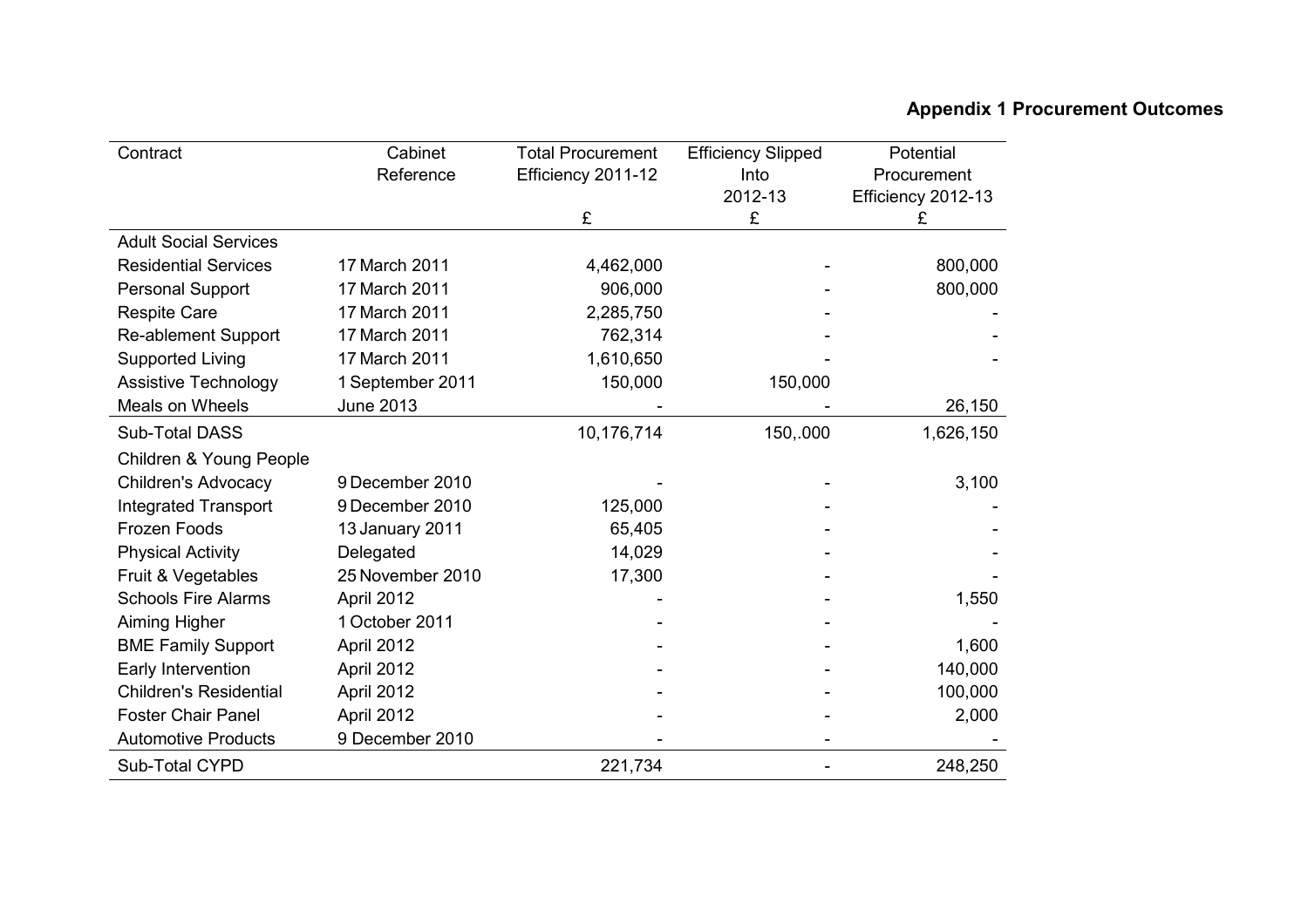| Contract                            | Cabinet          | <b>Total Procurement</b> | <b>Efficiency Slipped</b> | Potential          |
|-------------------------------------|------------------|--------------------------|---------------------------|--------------------|
|                                     | Reference        | Efficiency 2011-12       | Into                      | Procurement        |
|                                     |                  |                          | 2012-13                   | Efficiency 2012-13 |
|                                     |                  | £                        | £                         | £                  |
| <b>Technical Services</b>           |                  |                          |                           |                    |
| <b>Parking Enforcement</b>          | 2 September 2010 | 50,000                   |                           |                    |
| <b>Graffiti Removal</b>             | 9 December 2010  | 17,958                   |                           |                    |
| <b>Highways Survey</b>              | Delegated        | 7,998                    |                           | 7,998              |
| Variable Signs                      | Delegated        | 25,000                   |                           |                    |
| Pay & Display                       | Delegated        | 12,540                   |                           |                    |
| <b>Floral Catering</b>              | 3 November 2011  | 45,000                   | 33,750                    |                    |
| <b>Floral Bar</b>                   | April 2012       |                          |                           | 1,500              |
| <b>Floral Lights</b>                | April 2012       |                          |                           | 1,500              |
| <b>Winter Bureau</b>                | Delegated        | 3,000                    |                           |                    |
| <b>Engineering Inspection</b>       | April 2012       |                          |                           | 7,500              |
| <b>Coastal Strategy</b>             | 23 June 2011     | 11,000                   |                           |                    |
| Coring                              | Delegated        | 20,000                   | 15,000                    |                    |
| <b>Construction Integrator</b>      | 9 December 2010  | 7,250                    |                           | 3,750              |
| <b>Urban Traffic Control</b>        | August 2012      |                          |                           | 7,500              |
| Vehicle/plant hire                  | <b>June 2012</b> |                          |                           | 3,375              |
| <b>Wildflower planting</b>          | April 2012       |                          |                           | 2,103              |
| <b>Beach Patrol</b>                 | April 2012       |                          |                           | 70,000             |
| <b>Waste Collection</b>             | April 2013       |                          |                           | 570,000            |
| Parks & Countryside                 | 3 November 2011  |                          |                           |                    |
| <b>Street Lighting</b>              | April 2012       |                          |                           | 70,000             |
| <b>Highways Maintenance</b>         | April 2014       |                          |                           |                    |
| <b>Sub-Total Technical Services</b> |                  | 199,746                  | 48,750                    | 745,226            |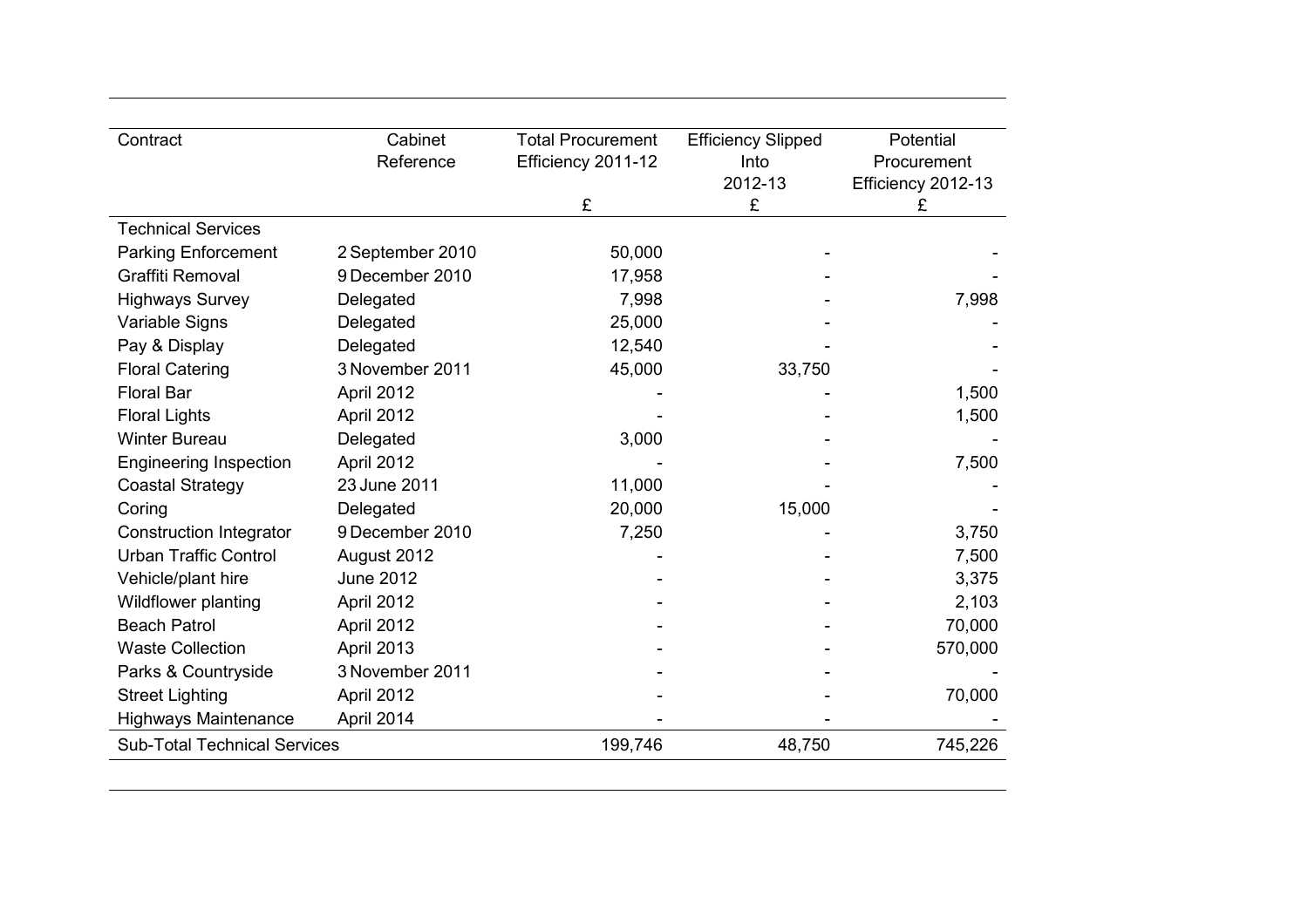| Contract                  | Cabinet<br>Reference  | <b>Total Procurement</b><br>Efficiency 2011-12<br>£ | Efficiency<br>Slipped<br>Into<br>2012-13<br>£ | Potential<br>Procurement<br>Efficiency 2012-13<br>£ |
|---------------------------|-----------------------|-----------------------------------------------------|-----------------------------------------------|-----------------------------------------------------|
| Finance                   |                       |                                                     |                                               |                                                     |
| Oracle (Domestic)         | 9 December 2010       | 2,921                                               |                                               |                                                     |
| <b>Telecoms</b>           | 27 May 2010           | 32,499                                              |                                               |                                                     |
| <b>Project Management</b> | Delegated             | 5,425                                               |                                               |                                                     |
| <b>IT Disposal</b>        | Delegated             | 3,600                                               |                                               |                                                     |
| <b>IT Hardware</b>        | 9 December 2010       |                                                     |                                               | 50,000                                              |
| Oracle (E-Business)       | Delegated             | 22,917                                              |                                               |                                                     |
| <b>Card Payment</b>       | Delegated             | 7,212                                               |                                               |                                                     |
| Governance & Proxy        | <b>MPF</b>            |                                                     |                                               |                                                     |
| <b>European Equity</b>    | <b>MPF</b>            |                                                     |                                               |                                                     |
| <b>Investment Adviser</b> | <b>MPF</b>            |                                                     |                                               |                                                     |
| FI Fund Manager           | <b>MPF</b>            |                                                     |                                               |                                                     |
| Data Back-up              | December 2012         |                                                     |                                               | 500                                                 |
| <b>Internet Feed</b>      | <b>June 2012</b>      |                                                     |                                               |                                                     |
| <b>Civil Litigation</b>   | <b>Insurance Fund</b> |                                                     |                                               |                                                     |
| <b>Property Adviser</b>   | <b>MPF</b>            |                                                     |                                               |                                                     |
| <b>Actuarial Services</b> | <b>MPF</b>            |                                                     |                                               |                                                     |
| <b>Web Procedures</b>     | April 2012            |                                                     |                                               | 2,500                                               |
| <b>Global Custody</b>     | <b>MPF</b>            |                                                     |                                               |                                                     |
| <b>Corporate Banking</b>  | April 2012            |                                                     |                                               | 2,500                                               |
| <b>Printing Overflow</b>  | January 2012          |                                                     |                                               | 500                                                 |
| <b>PCI-DSS</b>            | 9 December 2010       | 4,090                                               |                                               |                                                     |
| <b>Library Books</b>      | April 2012            |                                                     |                                               | 14,859                                              |
| <b>Cash Collection</b>    | April 2012            |                                                     |                                               | 3,650                                               |
| <b>UK Equity</b>          | <b>MPF</b>            |                                                     |                                               |                                                     |
| <b>Sub-Total Finance</b>  |                       | 78,664                                              |                                               | 74,509                                              |
|                           |                       |                                                     |                                               |                                                     |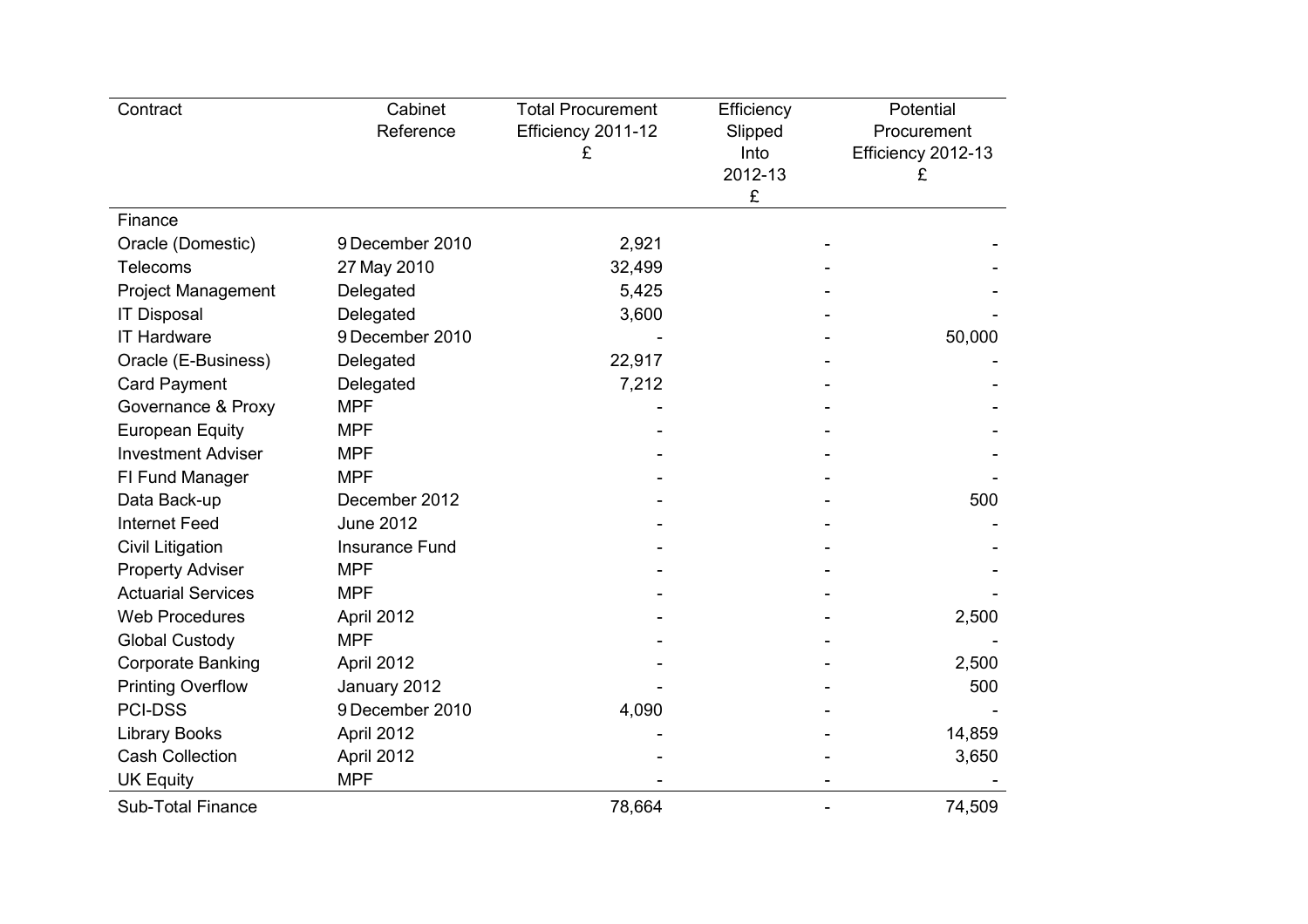| Contract                              | Cabinet<br>Reference | <b>Total Procurement</b><br>Efficiency 2011-12<br>£ | <b>Efficiency Slipped</b><br>Into<br>2012-13<br>£ | Potential<br>Procurement<br>Efficiency 2012-13<br>£ |
|---------------------------------------|----------------------|-----------------------------------------------------|---------------------------------------------------|-----------------------------------------------------|
| Law, Human Resources &                |                      |                                                     |                                                   |                                                     |
| Asset Management                      |                      |                                                     |                                                   |                                                     |
| Fire equipment                        | 9 December 2010      |                                                     |                                                   | 4,620                                               |
| <b>Automatic Meter Reader</b>         | 15 April 2010        | 258,000                                             | 258,000                                           | $\Omega$                                            |
| <b>Lifting Appliances</b>             | 17 November 2010     | 7,950                                               | 0                                                 | 0                                                   |
| <b>Washroom Services</b>              | Delegated            | 4,858                                               | O                                                 | 0                                                   |
| <b>Corporate Training</b>             | January 2012         | 200,000                                             | 150,000                                           | 0                                                   |
| <b>Occupational Health</b>            | 17 August 2011       | 85,000                                              | 85,000                                            | 0                                                   |
| <b>Legal Services</b>                 | April 2012           | 7,500                                               | 0                                                 | 22,500                                              |
| <b>Retirement Planning</b>            | April 2012           | O                                                   | O                                                 | 200                                                 |
| <b>Removals Service</b>               | April 2012           | 0                                                   | O                                                 | 4,000                                               |
| <b>HR/Payroll System</b>              | 15 October 2009      | 80,000                                              | 40,000                                            | 0                                                   |
| <b>Schedule of Rates</b>              | 9 December 2010      | 58,333                                              |                                                   |                                                     |
| Victim Support                        | <b>June 2012</b>     |                                                     |                                                   | 1,875                                               |
| <b>Sub-Total LHRAM</b>                |                      | 701,641                                             | 533,000                                           | 33,195                                              |
| Regeneration, Housing<br>and Planning |                      |                                                     |                                                   |                                                     |
| Loft & Cavity Insulation              | 22 July 2010         | 112,400                                             |                                                   |                                                     |
| <b>Working Wirral</b>                 | 13 January 2011      | 140,000                                             |                                                   |                                                     |
| Sub-Total RH&P                        |                      | 252.400                                             |                                                   |                                                     |

 $\sim$  -  $\sim$  -  $\sim$  -  $\sim$  -  $\sim$  -  $\sim$  -  $\sim$  -  $\sim$  -  $\sim$  -  $\sim$  -  $\sim$  -  $\sim$  -  $\sim$  -  $\sim$  -  $\sim$  -  $\sim$  -  $\sim$  -  $\sim$  -  $\sim$  -  $\sim$  -  $\sim$  -  $\sim$  -  $\sim$  -  $\sim$  -  $\sim$  -  $\sim$  -  $\sim$  -  $\sim$  -  $\sim$  -  $\sim$  -  $\sim$  -  $\sim$